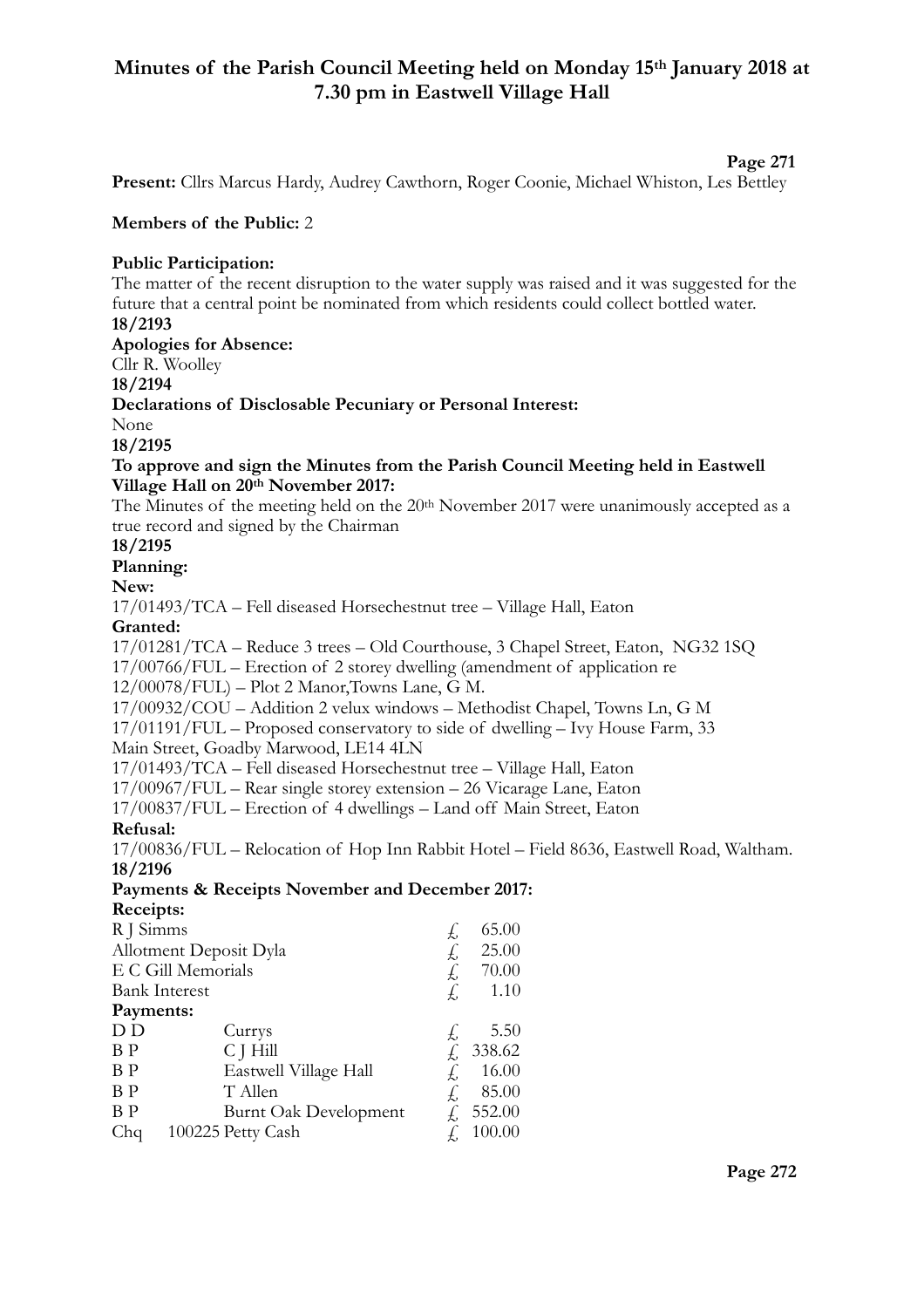# **Minutes of the Parish Council Meeting held on Monday 15th January 2018 at 7.30 pm in Eastwell Village Hall**

# **Payments & Receipts continued:**

| Chq 100226     | Eaton Village Hall    |    | 16.00  |
|----------------|-----------------------|----|--------|
| Chq 100227     | Goadby Village Hall   |    | 675.00 |
| B <sub>P</sub> | C J Hill              |    | 338.62 |
| B <sub>P</sub> | D Rowe                | Ł, | 50.00  |
| B <sub>P</sub> | T Allen               | £  | 94.79  |
| B <sub>P</sub> | <b>Burnt Oak Devl</b> |    | 186.00 |
| D D            | Eon                   |    | 118.51 |
| B <sub>P</sub> | HMR&C                 |    | 253.80 |
| D D            | <b>HSBC</b>           | £, | 15.00  |
| D D            | Currys                | Ł, | 7.50   |
|                |                       |    |        |

The above payments and receipts were unanimously accepted and signed off by two Councillors.

The reconciled bank balance as at  $31<sup>st</sup>$  December of  $\ell$ 10330.737 was accepted as a true record of the Councils financial position and the bank reconciliation was signed by the Chairman. **18/2197** 

# **Eaton:**

a) Streets and Walkways

After discussion it was unanimously agreed not to print and circulate the flyer at the present time, it was agreed to have the main problem pathways and walkways cleared and tidied twice a year.

**b**)It was agreed to look into the best way of dealing with moles who were active in and around Eaton.

### **18/2198**

### **Eastwell:**

a) It was agreed to have a street light survey carried out particularly in the area between the Village Hall and Hall Lane as this was very dark during the winter months.

b) A new battery was required for the defibrillator this had been ordered at a cost of  $\sqrt{225.00}$ . **18/2199** 

### **Goadby Marwood:**

Nothing to report

**18/2200** 

### **Data Protection Officer:**

There was little to add to the previous information it was still unclear the best way forward to implement the new data protection regulations coming into force in May 2018.

### **18/2201**

### **Neighbourhood Watch:**

Cllr Bettley updated the Council on the requirements needed to form a Neighbourhood Watch and it was unanimously agreed to put an article in the February Village News to ascertain if there was any interest from residents in taking part.

#### **18/2202**

### **Request for donation from Citizens Advice:**

It was unanimously agreed not to make a donation.